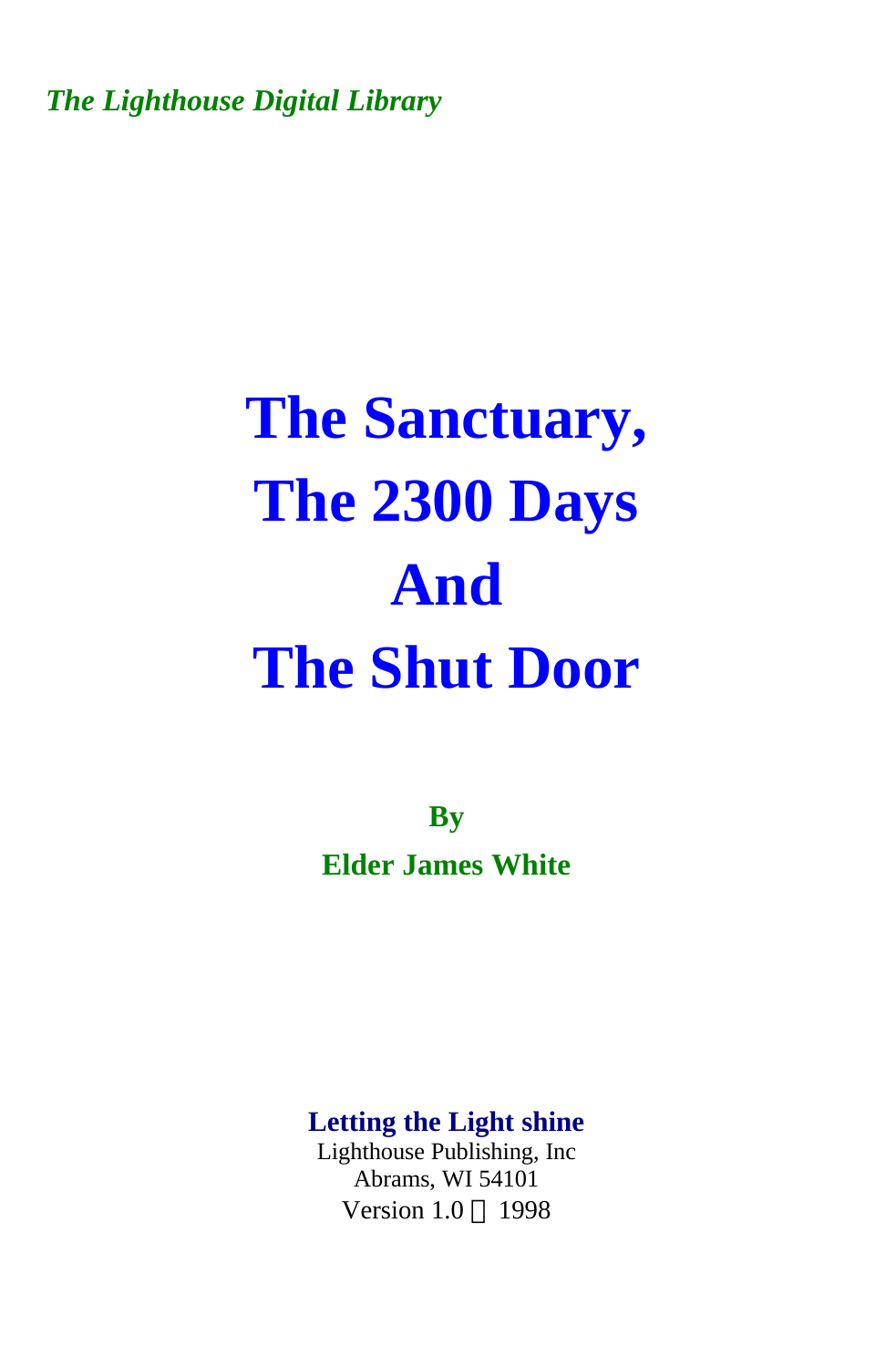"Then I heard one saint speaking, and another saint said unto that certain saint which spake, How long shall be the vision concerning the daily sacrifice, and the transgression of desolation, to give both the sanctuary and the host to be trodden under foot? And he said unto me, Unto two thousand and three hundred days; then shall the sanctuary be cleansed." Dan. viii, 13, 14.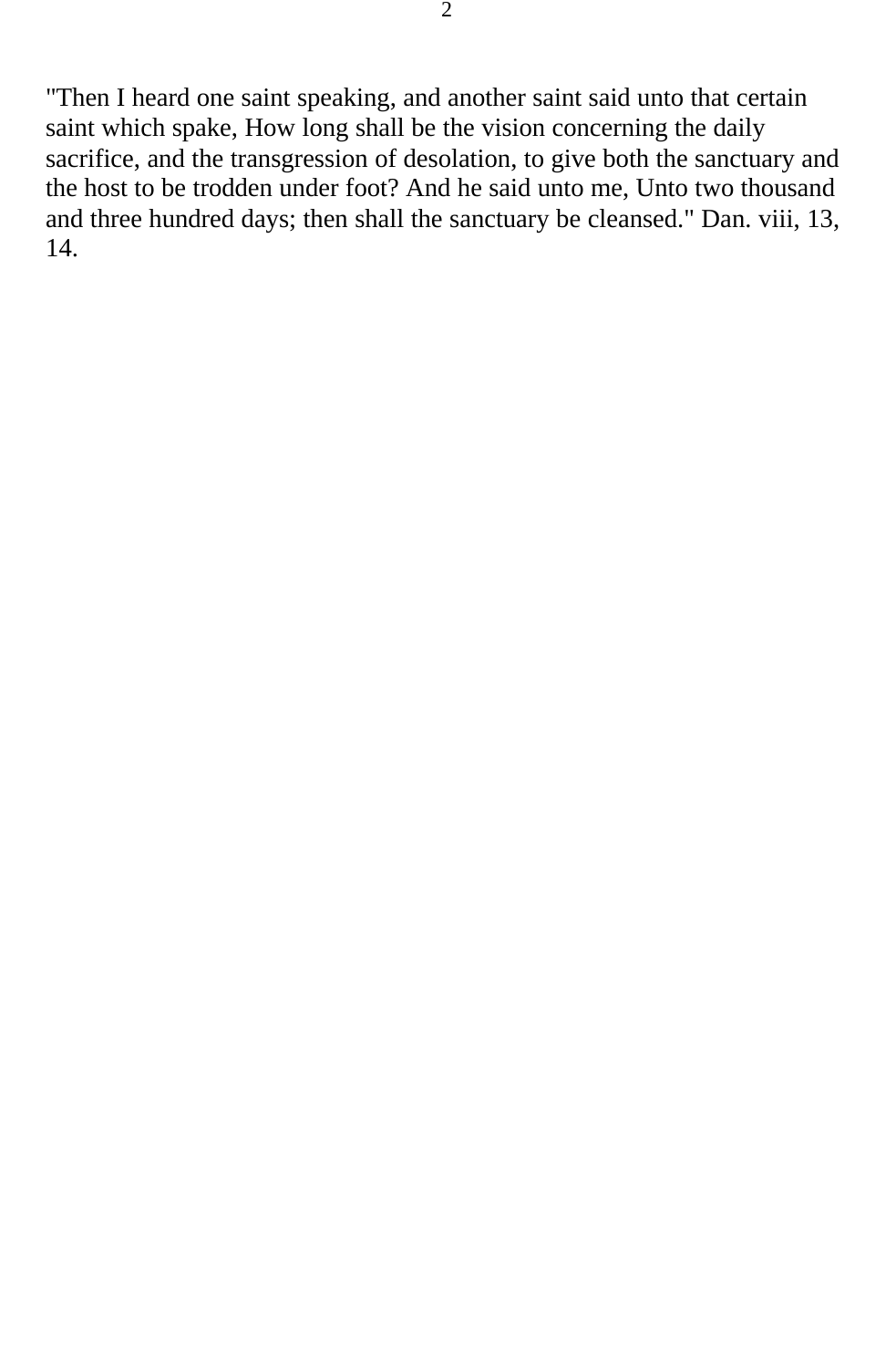### **I. THE SANCTUARY.**

The definition of the word Sanctuary is "a sacred place," "a dwelling place of the Most High." It cannot be applied to the earth, or any part of it, for it cannot be shown that the earth, or any part of the earth, is "a sacred place," therefore the Sanctuary is not the earth, neither is it the land of Canaan. The word Sanctuary occurs more than one hundred times in the Bible, and in most cases it applies to the tabernacle and temple of the Jews, or first covenant, sometimes to a part, and sometimes to the whole. It is mentioned four times in the New Testament, all in the epistle to the Hebrews. In chapters ix, 1, 2; xiii, 11, it refers to the Sanctuary of the first covenant, and in chapter viii, 2, it applies to the Sanctuary of the second covenant, which the "Lord pitched" in heaven. In two texts [Ex. xv, 17, Ps. lxxviii, 54] it is supposed by some that the word Sanctuary applies to the land of Canaan; but by a close examination of these texts we may see that they alone, condemn such a supposition.

"Thou shalt bring them in, and plant them in the mountain of thine inheritance, in the place, O Lord, which thou hast made for thee to dwell in; in the Sanctuary, O Lord, which thy hands have established." Ex. xv, 17. This is a part of the prophetic song of Moses, sung upon the banks of the Red Sea, in praise to God for their deliverance, and in prospect of their settlement in Canaan. Its fulfilment is declared in Ps. lxxviii, 54. "And he brought them to the border of his sanctuary, even to this mountain, which his right hand had purchased." Cruden says - "By Sanctuary here [Ex. xv. 17,] may be understood the temple on Mount Moriah, which God would certainly cause to be built and established." This view is shown to be correct from the context of Ps. lxxviii, 54. After declaring in verse 54 that God brought his people to the border of his Sanctuary, the Psalmist in verses 68,69, tells us what his Sanctuary was which his hands established. "But chose the tribe of Judah, the mount Zion which he loved. And he BUILT HIS SANCTUARY LIKE HIGH PLACES." The "border" or "place" of the Sanctuary where God planted his people was one thing, and the Sanctuary itself was entirely another thing. The people were planted, and dwelt in the former, but God dwelt in the latter, among his people. Then as these two texts do not prove that the earth, or the land of Canaan is the Sanctuary, but to the contrary, certainly such a view is unscriptural, and should be abandoned at once.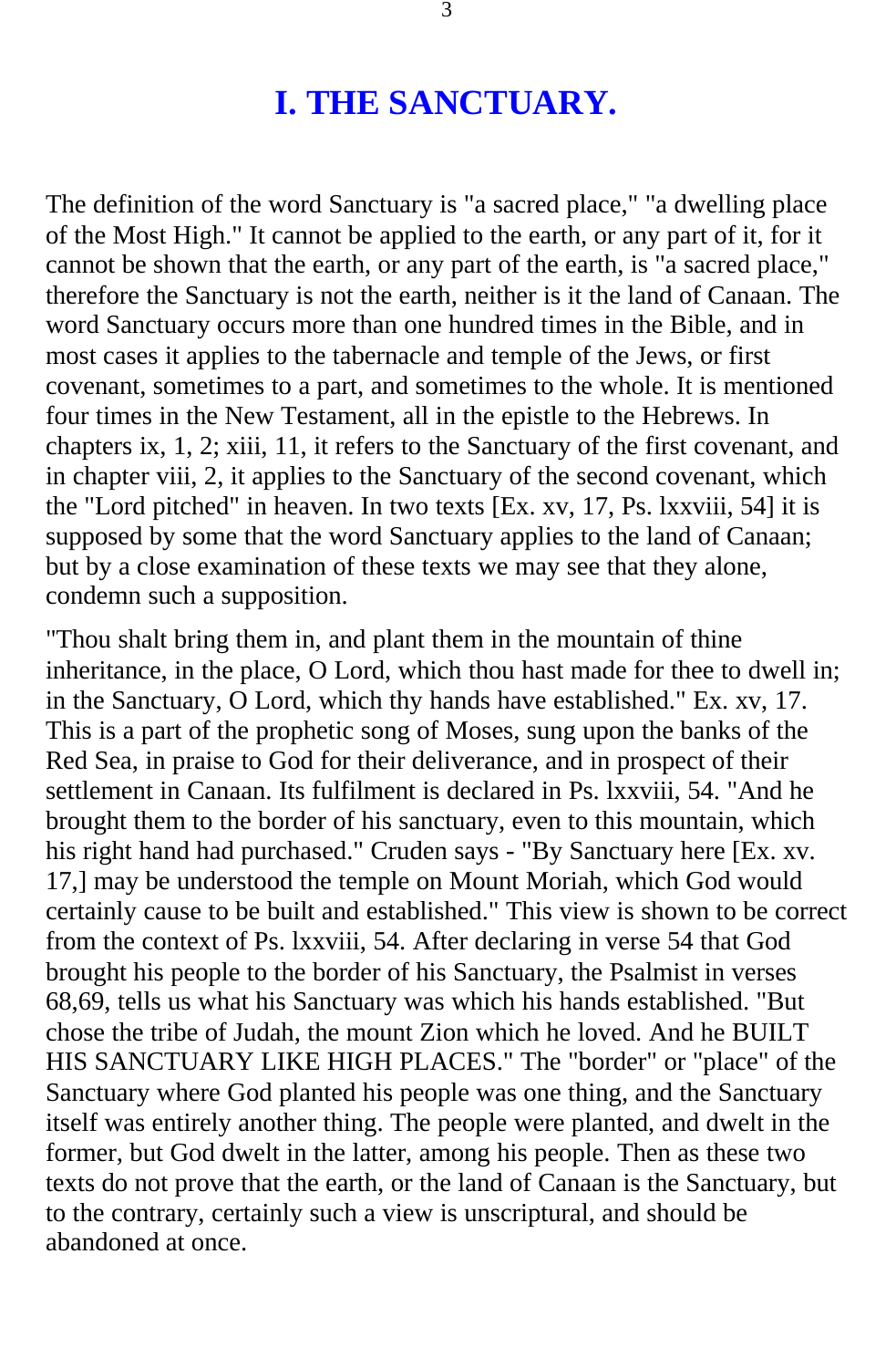"The Lord spake unto Moses, saying, Speak unto the children of Israel." "Let them make me a sanctuary; that I may dwell among them." That Sanctuary was "a sacred place." There the Lord placed his name, and manifested his glory during the typical dispensation of the law of Moses. But when Christ came and was crucified, that dispensation closed, and all the services of the worldly sanctuary were nailed to the cross, and that Sanctuary was no longer "a sacred place." Since that time the Sanctuary has been in heaven.

"Now of the things which we have spoken this is the sum; we have such an high priest, who is set on the right hand of the throne of the Majesty in the heavens; A minister of the SANCTUARY, and of the TRUE TABERNACLE, which the Lord pitched, and not man." Heb. viii, 1, 2.

This one text is sufficient to show, that when Christ ascended to heaven he entered the "true Tabernacle" or "Sanctuary;" and this Sanctuary which the "Lord pitched" in heaven is the Sanctuary that was to be cleansed at the end of the 2300 days.

The Divine comment upon the law of Moses, contained in the epistle to the Hebrews clearly shows that the worldly Sanctuary, its furniture and services, were a "shadow," "patterns," "figures" of the Heavenly Sanctuary, &c. &c.

"Then verily the first covenant had also ordinances of divine service, and a worldly sanctuary.

"For there was a tabernacle made; the first wherein was the candlestick, and the table, and the shew-bread: which is called the sanctuary.

"And after the second vail, the tabernacle which is called the holiest of all;

"Which had the golden censer, and the ark of the covenant overlaid round about with gold, wherein was the golden pot that had manna, and Aaron's rod that budded, and the tables of the covenant;

"And over it the cherubims of glory shadowing the mercy-seat; of which we cannot now speak particularly.

"Now when these things were thus ordained, the priests went always into the first tabernacle, accomplishing the service of God:

"But into the second went the high priest alone once every year, not without blood, which he offered for himself, and for the errors of the people. " Heb. ix, 1-7.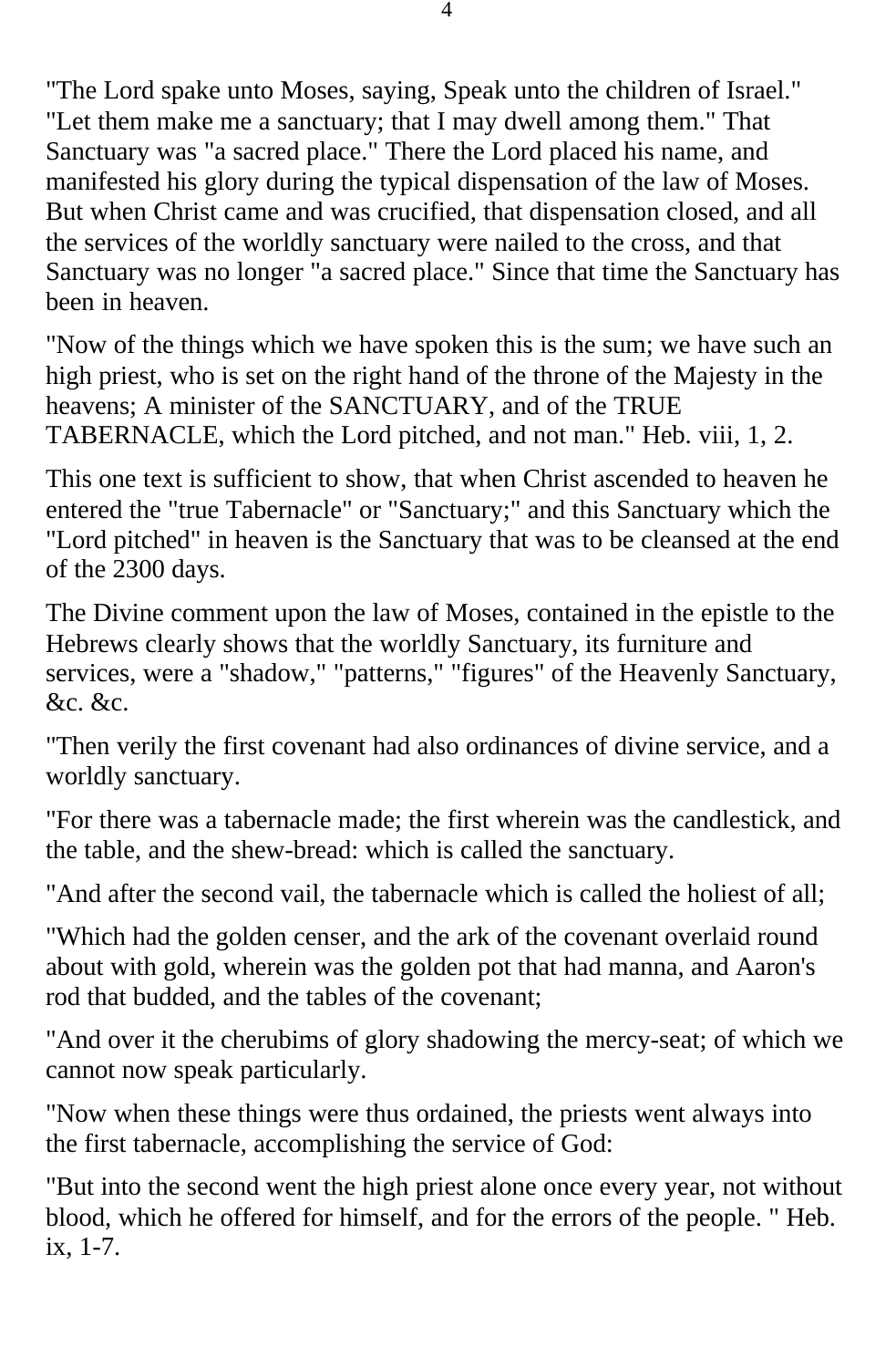"It was therefore necessary that the patterns of things in the heavens should be purified with these; but the heavenly things themselves with better sacrifices than these.

"For Christ is not entered into the holy places made with hands, which are the figures of the true; but into heaven itself, now to appear in the presence of God for us. " Heb. ix, 23, 24.

A shadow must resemble its body, and a figure or pattern must be in fashion at least, like the thing itself, therefore the Heavenly Sanctuary must be a literal Temple containing two Holies, the Holy Place, represented by the tabernacle of the congregation, and the Most Holy Place, represented by the "tabernacle of the testimony. " Macknight's translation makes this point still clearer.

"There was a necessity, therefore, that the representations indeed of the HOLY PLACES IN THE HEAVENS, should be CLEANSED by these sacrifices; but the HEAVENLY HOLY PLACES THEMSELVES, by sacrifices better than these. Therefore Christ hath not entered into the holy places made with hands, the IMAGES of the TRUE HOLY PLACES; but into heaven itself, now to appear before the face of God, on our account. " Heb. ix, 23, 24.

"The Holy Ghost signifying this, that the way of the HOLY PLACES was not yet laid open, while the first tabernacle still standeth. " Verse 8.

"Hath entered once into the HOLY PLACES, not indeed by the blood of goats and of calves, but BY HIS OWN BLOOD. " Verse 12.

No point of Bible truth is more clearly revealed than that there is a literal Temple in heaven, containing two Holies, as distinct as the two Holies of the worldly Sanctuary.

In the worldly Sanctuary the priests ministered 364 days of the year in the Holy Place, and then that door was shut, [see Lev. xvi, 17,] and the high priest alone, on the tenth day of the seventh month, entered the Most Holy Place, and on that day cleansed the Sanctuary. This was "a shadow, " "patterns, " "figures" of the heavenly, therefore Christ ministered in the Holy Place of the Heavenly Sanctuary until the end of the 2300 days, then he rose up and shut that door, and entered the Most Holy Place to receive the kingdom, and to cleanse the Sanctuary. I will here notice a few objections to this view.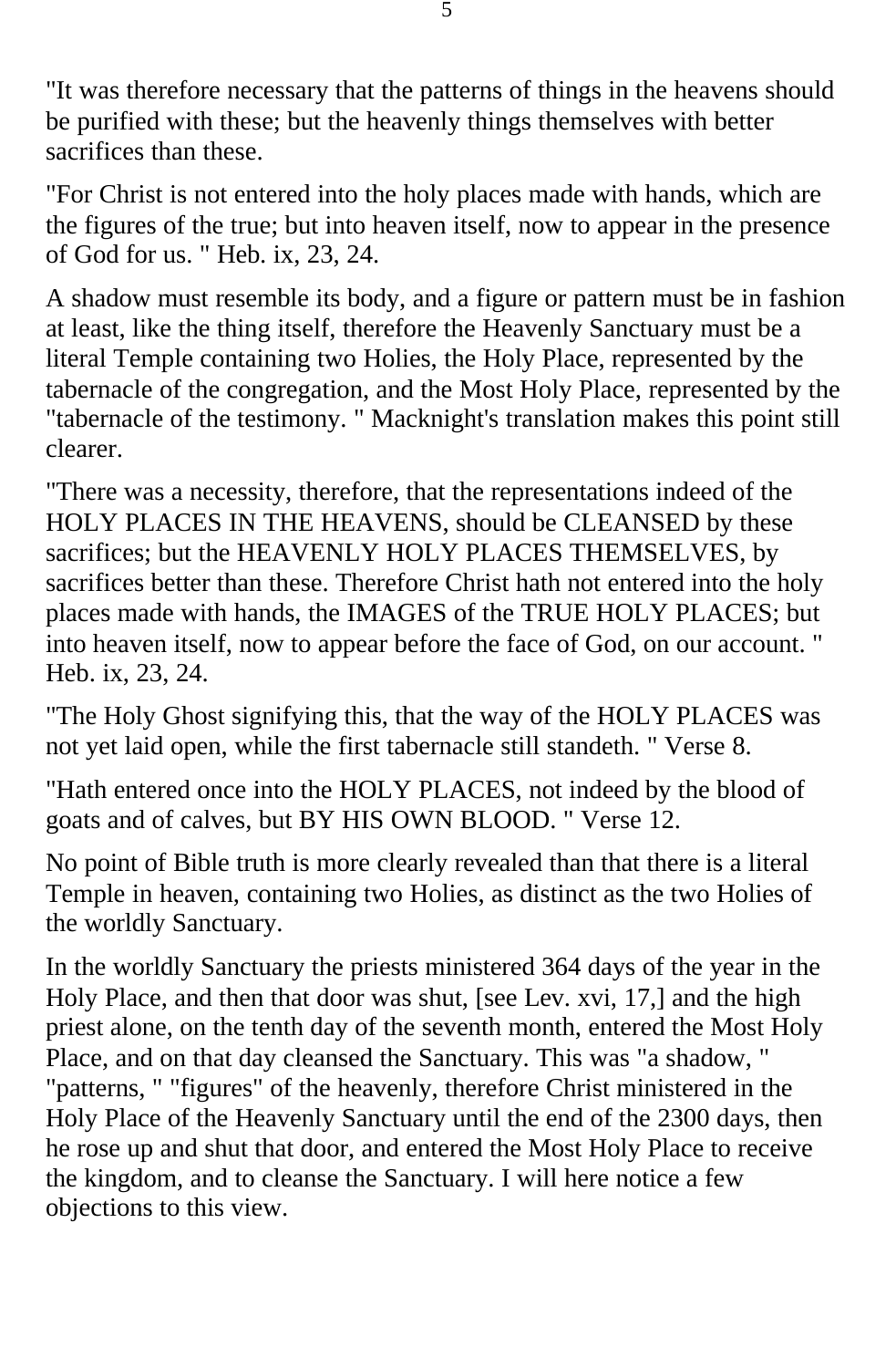1. The question is sometimes sneeringly asked - "Can there be anything in heaven unclean, and that needs cleansing"? We will let the Divine testimony settle this question. "It was therefore necessary that the patterns of THINGS IN HEAVEN should be purified [cleansed, Macknight] with these; [blood of beasts;] but the HEAVENLY THINGS THEMSELVES, [Heavenly Sanctuary] with better sacrifices, [blood of Christ] than these. " Heb. ix, 23. No one will contend that the worldly Sanctuary was of itself impure, yet it was cleansed once a year, "because of the uncleanness of the children of Israel. " On the day of atonement the sins of Israel were borne away from the Sanctuary on the head of the scape-goat, then it was cleansed.

This will give us the correct view of the cleansing of the Heavenly Sanctuary, at the end of the 2300 days.

While conversing with an advent preacher on this subject not long since, he stated that the Sanctuary to be cleansed at the end of the 2300 days could not be in heaven, for this reason, that there was nothing in heaven that was unclean. I then read to him Heb. ix, 23, 24, and he replied - "I admit that there are things in heaven to be cleansed; but it is not the Sanctuary"!! A very poor get off indeed, for a professed teacher in Israel.

2. It is thought by some that there is no literal Temple or Sanctuary in heaven, because St. John says - "And I saw no temple therein, &c. " Rev. xxi, 22. Read the whole chapter and you will see that John saw the New Jerusalem, not as it is now, but as it will be when it comes down from God out of heaven, at the close of the 1000 years. Then there will be no Temple in the Holy City. The Sanctuary of Old Jerusalem was made purposely for the old covenant worship, and when that typical system of religion closed, God had no more use for that Temple. The New Jerusalem Temple, "the Lord pitched" in heaven, purposely for the new covenant worship, and when the ministry of Christ is finished, and the saints are all redeemed, there will be no more use for the Heavenly Sanctuary than there was for the earthly after the crucifixion.

"And the temple of God was opened in heaven and there was seen in his temple the ark of his testament. " Rev. xi, 19. See also Rev. xv, 5, 6. Here is a positive declaration from the beloved John that he saw a Temple in heaven, and that the ark of the ten commandments was seen in it. This testimony should for ever settle it, that there is a literal Temple containing two Holies in the City of the living God.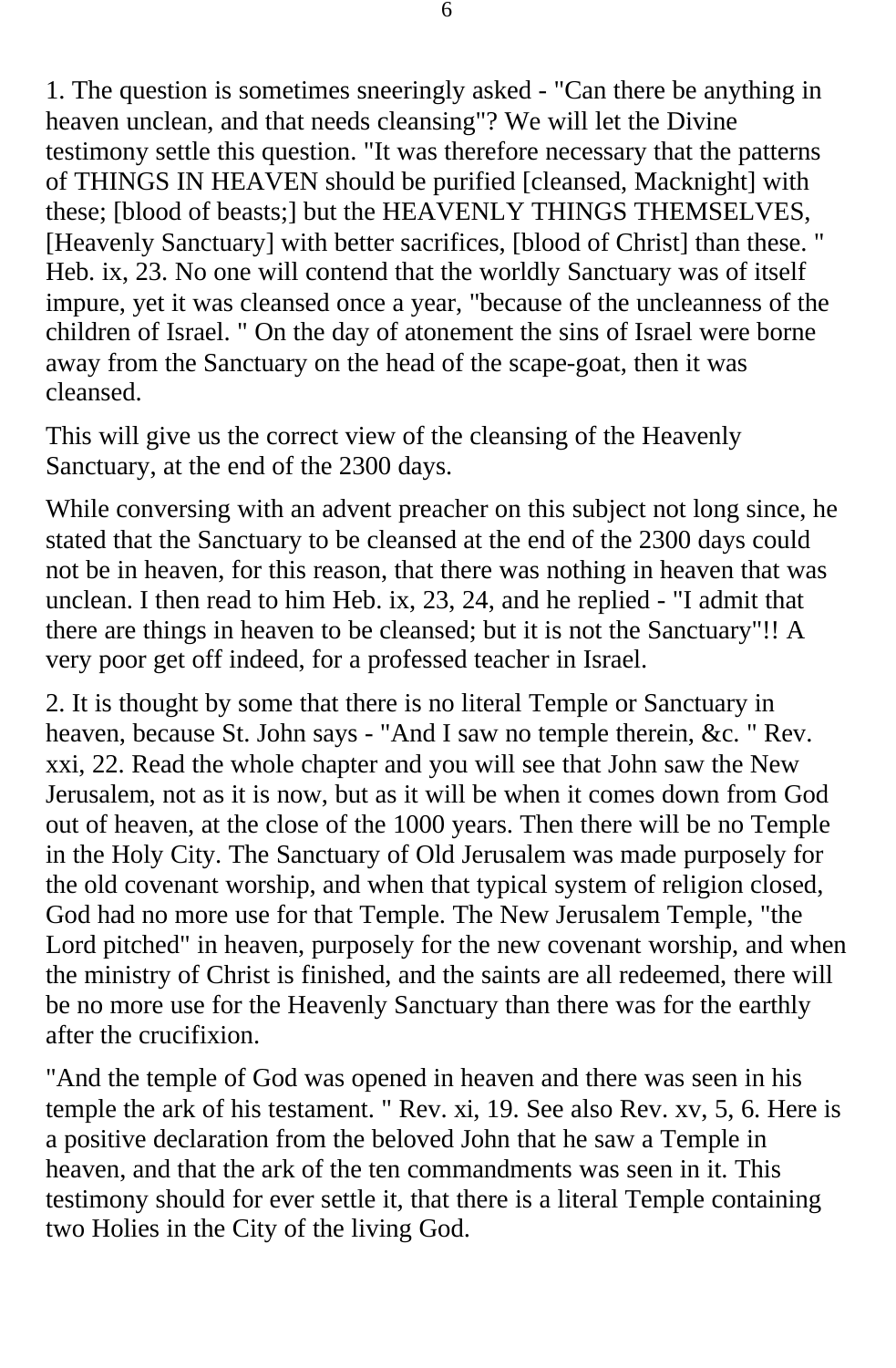Now let me ask the candid reader - Does the testimony of John in chap. xxi, 22, contradict his testimony in chaps. xi, 19; xv, 6, 7? This you will not contend. Then the only way you can harmonize these texts is to credit the testimony of Paul and John where they testify that the "Sanctuary, " "the true Tabernacle, which the Lord pitched and not man, " [Heb. viii, 1, 2,] the "Temple of God, " [Rev. xi. 19,] the "greater and more perfect Tabernacle, " [Heb. ix, 11,] is in the Holy City. But when the whole Israel of God are redeemed by the blood of Christ, the Sanctuary will be removed from the City, and it will be as John saw it coming down from heaven. "And I saw no temple therein. " Why did John say that he saw no Temple in the City then if there never had been a Temple there? This is certainly strong evidence that he had previously seen the Temple in the Holy City.

3. Some take the ground that Jesus entered the Most Holy Place when he ascended to heaven, because he is represented to be at God's right hand. Now I think that no one will contend that Jesus has been perfectly stationary, at the Father's right hand literally, for more than 1800 years. In fact many who urge this objection, do not themselves believe that the Father has hands; but deny his personality.

In the typical Sanctuary, God manifested his glory in the Holy, as well as in the Most Holy. So in the Heavenly Sanctuary, Jesus can "appear in the presence of God for us" in the Holy Place, as well as in the Most Holy. God's throne is above the cherubims, and his glory can be seen from either side of the second vail.

The candid Bible reader will see that such expressions of Scripture, as "right hand of the throne, " "right hand of God, " "right hand of power, " mean that Christ, who was humbled to the cross, rose from the dead in triumph, and ascended in glory, is the next in power to the Eternal God.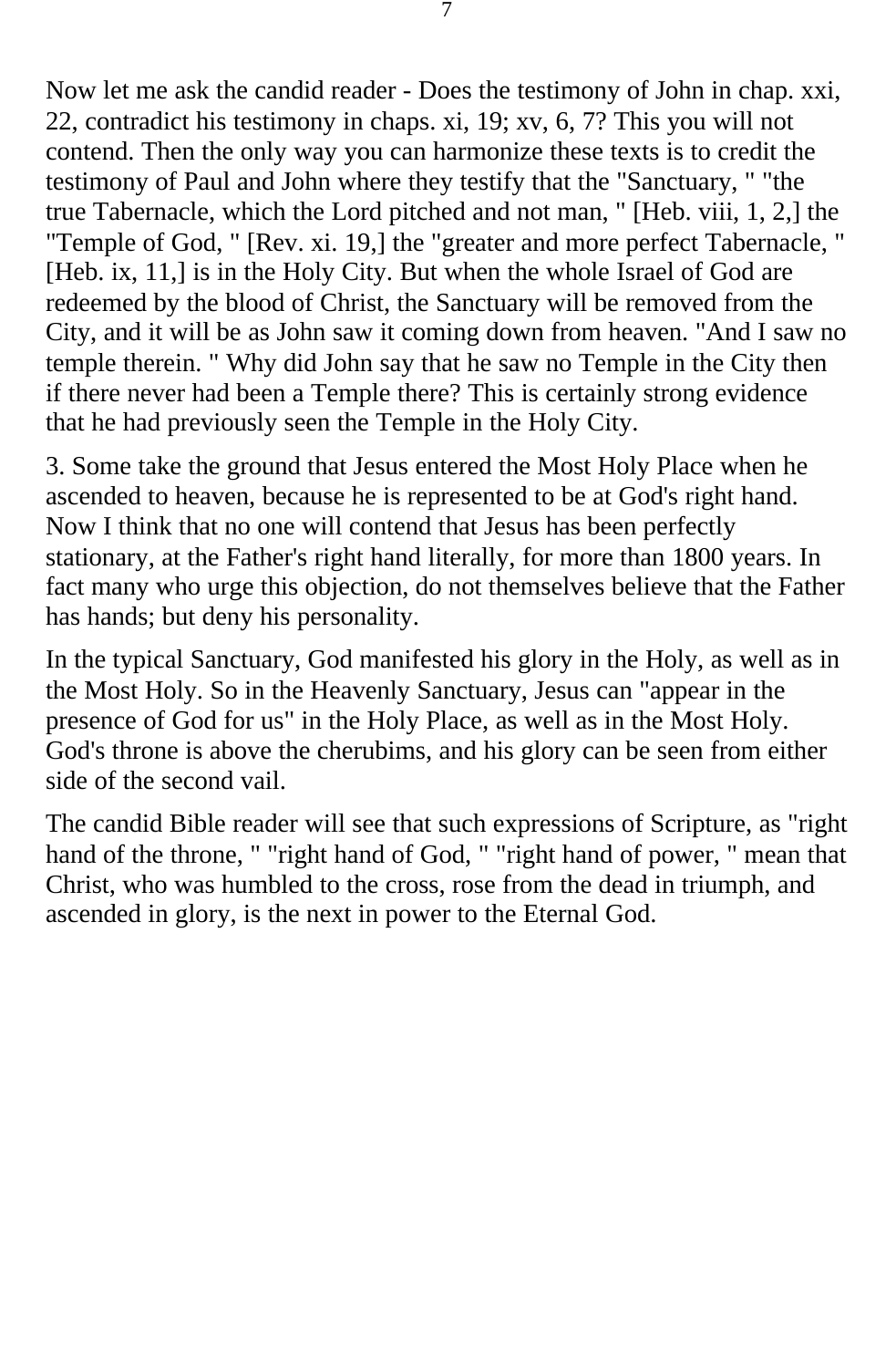### **II. THE 2300 DAYS.**

"Unto two thousand and three hundred days; [years] then shall the sanctuary be cleansed. " Not a word is said about the "host" [God's true worshippers] being delivered at the end of the 2300 days; only that the Sanctuary should then be cleansed. To Daniel is given two measuring rods, one 2300 years long, the other, a short rod, which is the time of cleansing the Sanctuary. The short rod is the waiting time, since the termination of the 2300 days, in which time the saints must patiently wait the return of their "Lord from the wedding. " Paul calls this short rod "a little while, " during which we "have need of patience. "

Advent believers agree that the seventy weeks [490 years] were cut off from the 2300, therefore, if we can find out where the seventy weeks begin, we can show where the 2300 days terminate. Here I will give a very important extract from a "Lecture on Chronology, " "Advent Herald" for March 2, 1850.

"The Bible gives the data for a complete system of chronology, extending from the creation to the birth of CYRUS, a clearly ascertained date. From this period downwards we have the undisputed Canon of PTOLEMY and the undoubted era of NABONASSAR, extending below our vulgar era. At the point where inspired chronology leaves us, this canon of undoubted accuracy commences. And thus the whole arch is spanned. It is by the Canon of PTOLEMY that the great prophetical period of seventy weeks is fixed. This Canon places the seventh year of ARTAXERXES in the year B. C. 457; and the accuracy of the Canon is demonstrated by the concurrent agreement of more than twenty eclipses. The seventy weeks date from the going forth of a decree respecting the restoration of Jerusalem. There were no decrees between the seventh and twentieth years of ARTAXERXES. Four hundred and ninety years, beginning with the 7th, must commence in B. C. 457, and end in A. D. 34. Commencing in the 20th, they must commence in B. C. 444, and end in A. D. 47. As no event occurred in A. D. 47 to mark their termination, we cannot reckon from the 20th; we must, therefore, look to the 7th of ARTAXERXES. This date we cannot change from B. C. 457 without first demonstrating the inaccuracy of PTOLEMY'S Canon. To do this, it would be necessary to show that the large number of eclipses by which its accuracy has been repeatedly demonstrated, have not been correctly computed; and such a result would unsettle every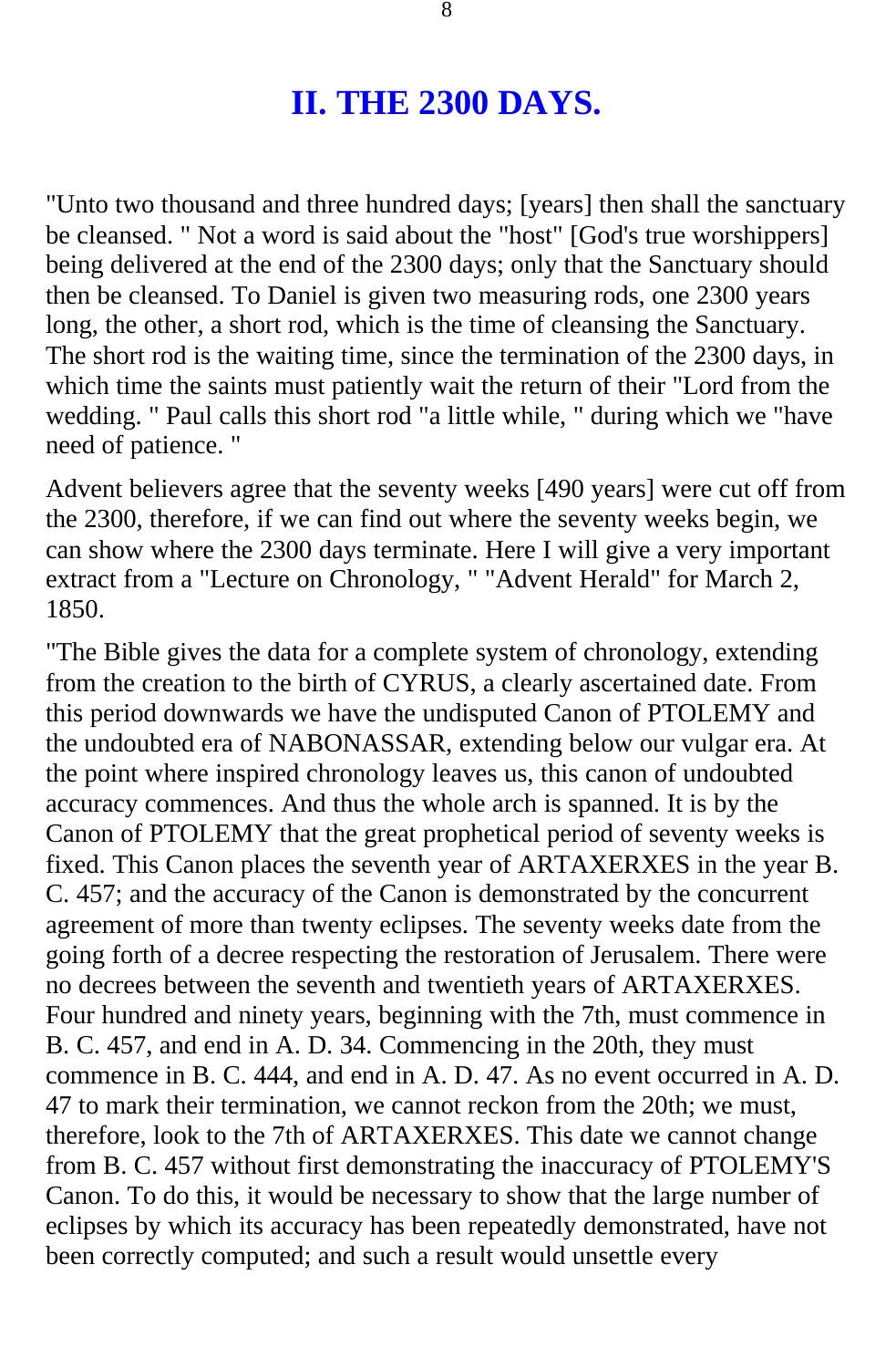chronological date, and leave the settlement of epochs and the adjustment of eras entirely at the mercy of every dreamer, so that chronology would be of no more value than mere guess-work. - As the seventy weeks must terminate in A. D. 34, unless the 7th of ARTAXERXES is wrongly fixed, and as that cannot be changed without some evidence to that effect, we inquire, What evidence marked that termination? The time when the apostles turned to the Gentiles harmonizes with that date better than any other which has been named. And the crucifixion, in A. D. 31, in the midst of the last week, is sustained by a mass of testimony which cannot be easily invalidated. "

I am glad that the "Herald" has given this testimony on time. A school boy, that can add and subtract, can see that if the seventy weeks commenced B. C. 457, as shown by the "Herald, " the 2300 days certainly terminated in 1844. It was oft repeated in 1843, "FIGURES WON'T LIE. " This is as true in 1850, as it was in 1843.

Jesus caused the "sacrifice and oblation to cease" in the "midst" [middle] of the seventieth week by "nailing it to his cross" in the spring of A. D. 31. To this add three years and a half, the last half of the seventieth week, and it brings us to the autumn of A. D. 34 for the termination of the seventy weeks, [490 years.] Then add 1810 years, the last part of the 2300, which reach to the cleansing of the Sanctuary, and it brings us to the Autumn of 1844. Amen.

At that point of time the Midnight Cry was given, the work for the world was closed up, and Jesus passed into the Most Holy Place to receive the kingdom, and to cleanse the Sanctuary.

With these facts before us, it seems strange that any one should contend that the 2300 days are not ended. A singular period indeed that has extended already five and a half years beyond its real length, and has not ended yet!

The "Watchman, " (a paper which advocated the termination of the 2300 days in the Spring of 1850,) says - "There is manifestly a great lack of faith on time. " It seems perfectly unreasonable to expect much faith on any time that might be set for the ending of the 2300 days, as we are more than five years this side of where the true calculation that aroused the world, run out. Since 1844, so many times have been published, with little or no evidence to sustain them, and have had so little effect upon the people, and have passed by, that we may naturally expect the people to be disgusted with any set time for the 2300 days to end in the future, and we may reasonably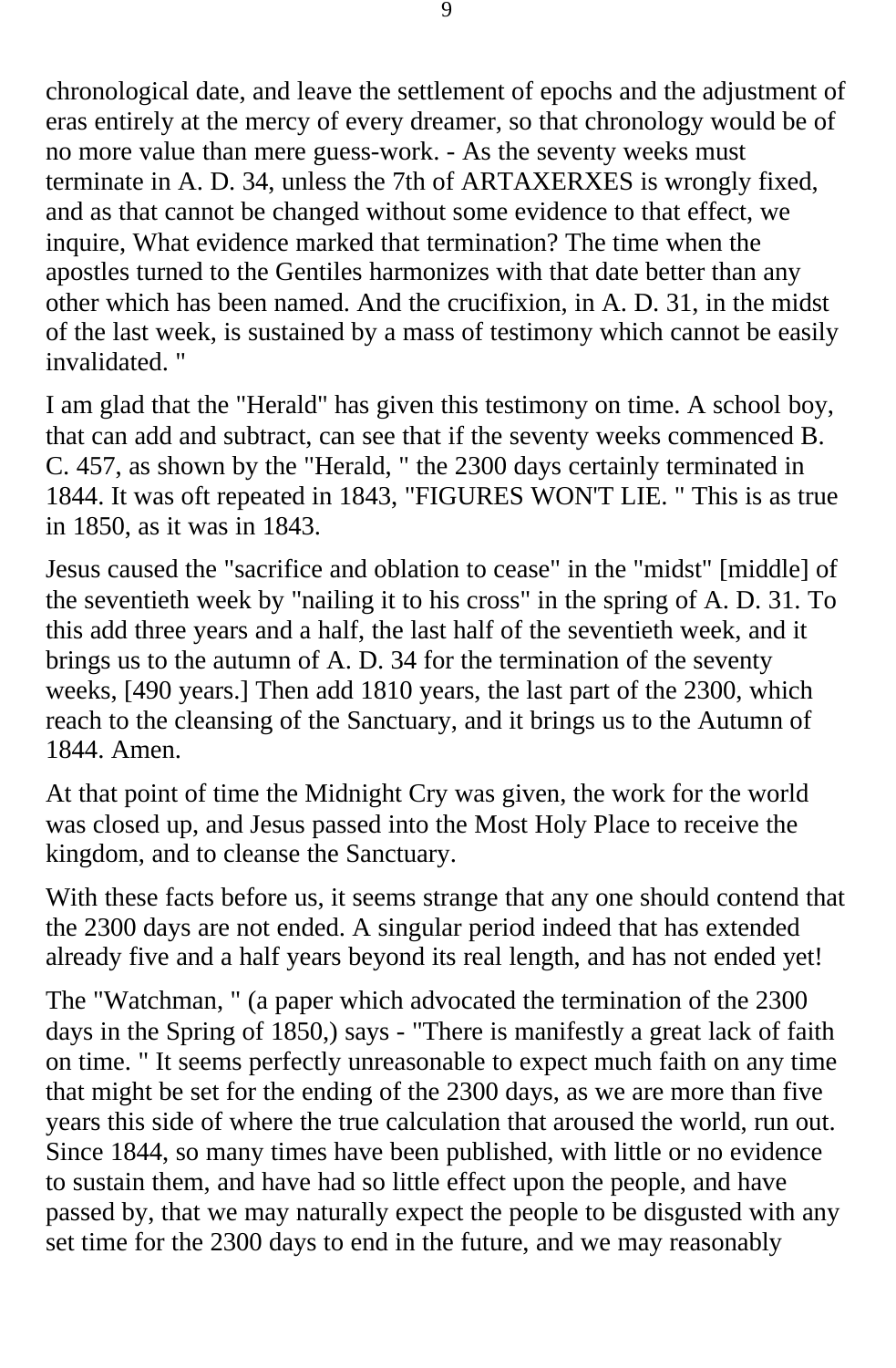expect that those who have published these false times will be ashamed of their past course in removing the "landmarks. "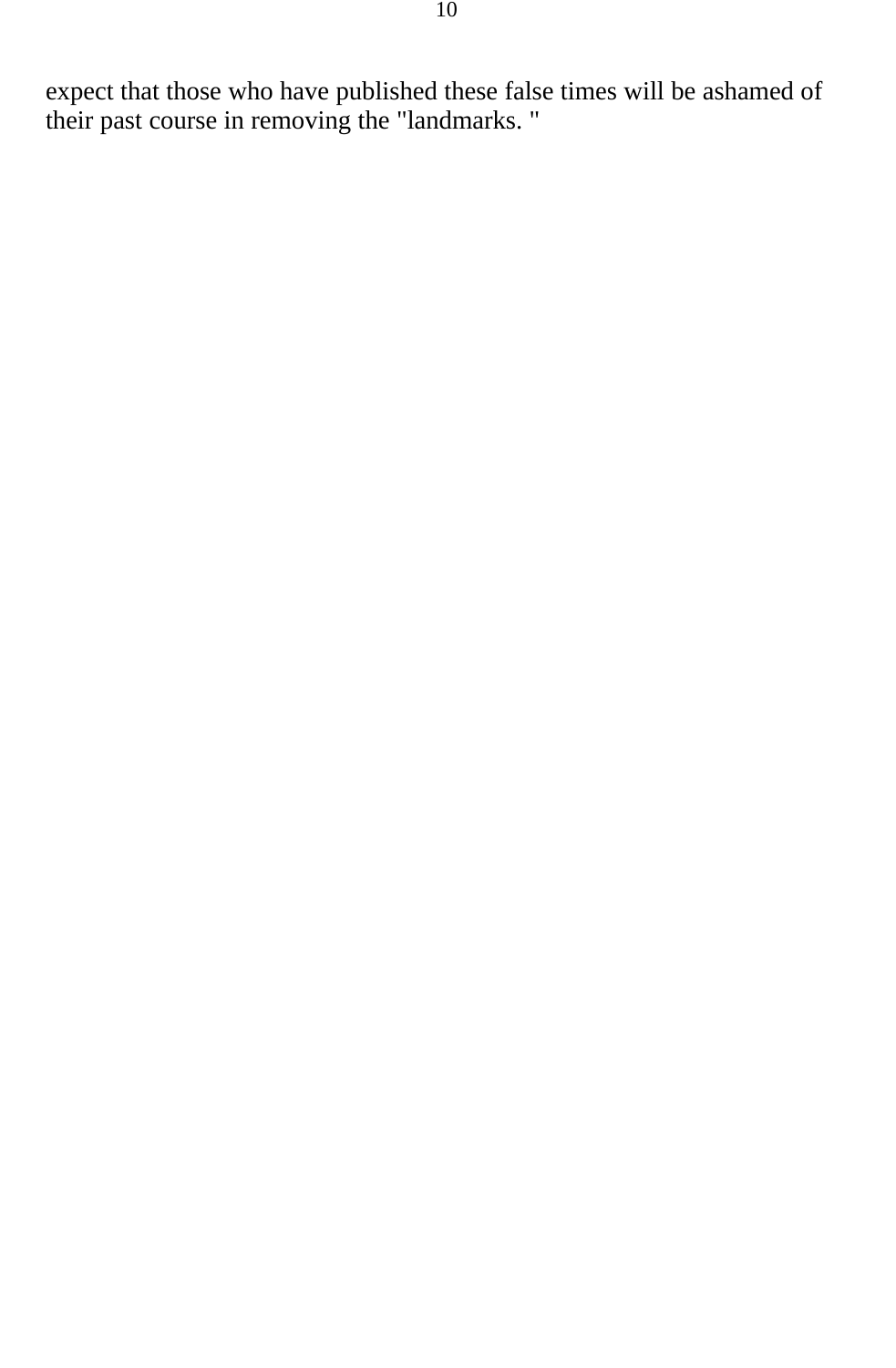## **III. THE SHUT DOOR.**

That there is to be a shut door prior to the second advent, many will admit; yet but few seem willing to have it where it actually took place. Let us take a brief view of our past history, as marked out by the parable of the ten virgins, [Matt. xxv, 1-11,] and I think we shall clearly see that there can be no other place for the shut door but at the Autumn of 1844.

Here Jesus gives us the history of an eastern marriage, and declares that the kingdom of heaven [the history of the living subjects of the looked for kingdom, for nothing else could go forth to meet the bridegroom, &c. &c.] should be likened [compared] unto it. Now in order to compare advent history with that of an eastern marriage, every event in our history, corresponding with each point in the history of an eastern marriage, must be complete, and we must stand down this side of the shut door, then we can look back and compare both histories. This we will now do.

#### ADVENT HISTORY. MARRIAGE.

The doctrine of the second advent "Then shall the kingdom of heaven of Christ called out a devoted people be likened unto ten virgins, who took their Bibles [lamps] for who took their lamps, and their light, and who confidently<br>expected to meet Christ [the Bridegroom] went forth to meet the<br>bridegroom. " &c. expected to meet Christ [the Bridegroom] in 1843. We were disappointed, and the best "While the bridegroom tarried" light we could see, for a few months they all slumbered and slept. " after that disappointment, was that we were in the tarrying time. In that tarrying time we "all slumbered and slept" on time. But soon we saw that the 2300 days extended to 1844. We saw that it would take all of 457, and all of 1843, to make 2300; therefore it would take as much of 1844, to complete 2300 full years, as had passed from the 457, when the decree went forth. From the best light we could then obtain from the autumnal types we were very confident "And at midnight there that the days would end at the seventh was a cry made, Behold month, and the cry - "Behold the the bridegroom cometh;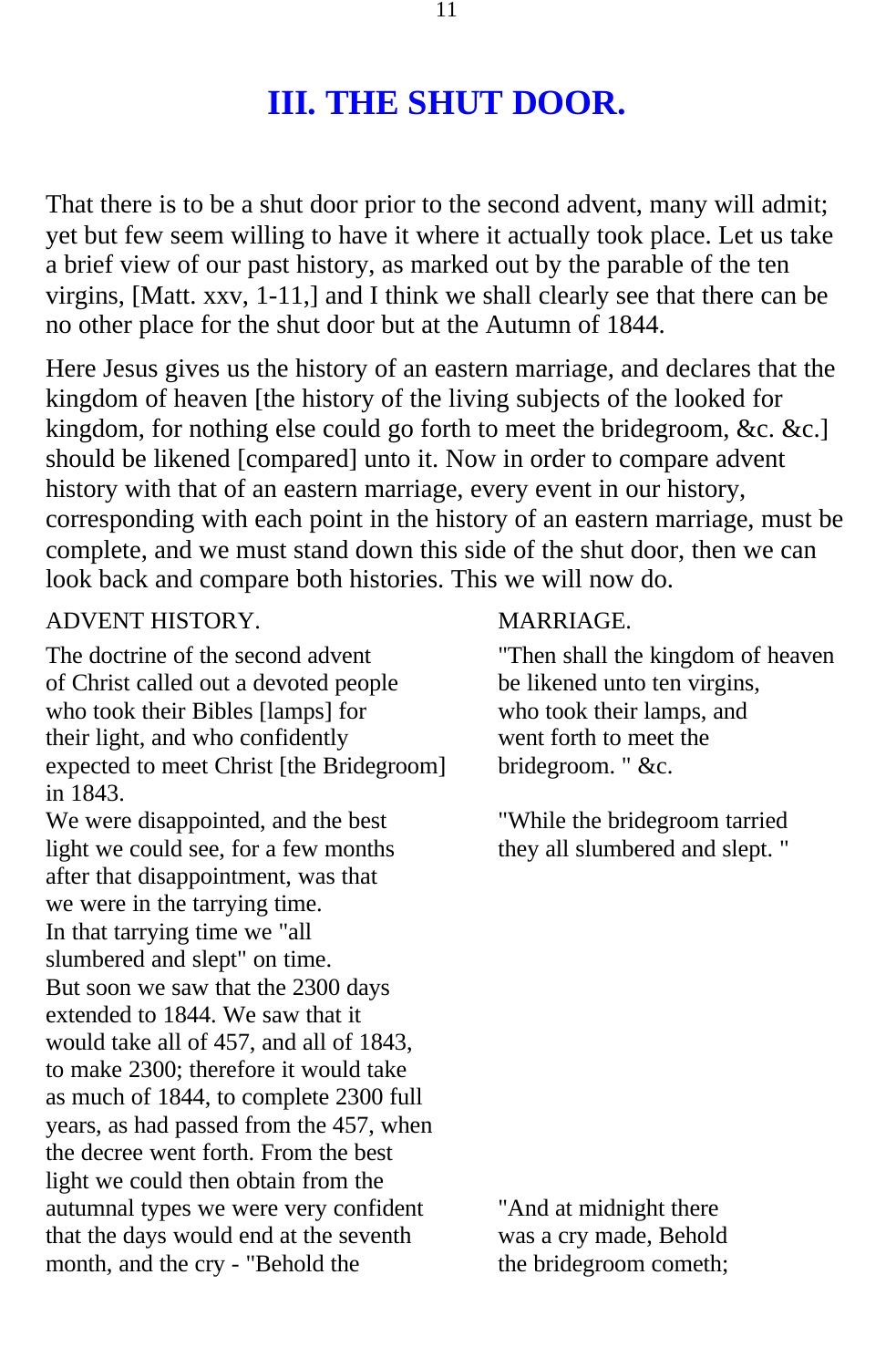Bridegroom cometh" was actually raised, go ye out to meet him. " and swelled louder and louder throughout the land, until the advent people were fully awake, anxiously expecting to see "Then all those virgins<br>Jesus on the tenth day of the seventh month. arose and trimmed their lamps. " Jesus on the tenth day of the seventh month. When we came up to that point of time,<br>
all our sympathy, burden and prayers<br>
wise, Give us of your oil for all our sympathy, burden and prayers for sinners ceased, and the unanimous our lamps are gone out.<br>
feeling and testimony was, that our "But the wise answered, saying, feeling and testimony was, that our work for the world was finished for ever. Not so: lest there be not enough

"As he [Christ] is, so are we in this them that sell and buy for world. " 1John iv, 17. The living vourselves. world. " 1John iv, 17. The living branches on earth, will sympathize with, and move in concert with the "true vine" in heaven. The reason why "And while they went to buy, the the living branches felt that their work bridegroom came; and they that was done for the world, was, because the were ready, went in with him to the 2300 days were ended, and the time had marriage and the door was shut. " come for Jesus to shut the door of the Holy, and pass into the Most Holy, to receive the kingdom, and cleanse the Sanctuary. This change, so wonderfully described in Dan. vii, 13, 14, answers to the coming of the bridegroom and shut door, in the parable.

for us and you: but rather go to

"Then shall the kingdom of heaven be likened [compared] unto ten virgins, " &c. When? At this very time, when the faithful servant is giving meat to the "HOUSEHOLD, " (not to the unbelieving world,) and is opposed by the evil servant, and when the advent history, marked out by the parable, is fulfilled, and the shut door in the past. Now we may see that the only place for the shut door was in 1844. Amen.

But says the objector - "The door of mercy will not be closed until Jesus comes. " We do not read of such a door as "the door of mercy" in the Bible; neither do we teach that such a door was shut in 1844. God's "mercy endureth for ever. " See Ps. cxxxvi; cvi, 1; cxviii, 1. He is still merciful to his saints, and ever will be; and Jesus is still their advocate and priest. But the sinner, to whom Jesus had stretched out his arms all the day long, and who had rejected the offers of salvation, was left without an advocate, when Jesus passed from the Holy Place, and shut that door in 1844. The professed church, who rejected the truth, was also rejected, and smitten with